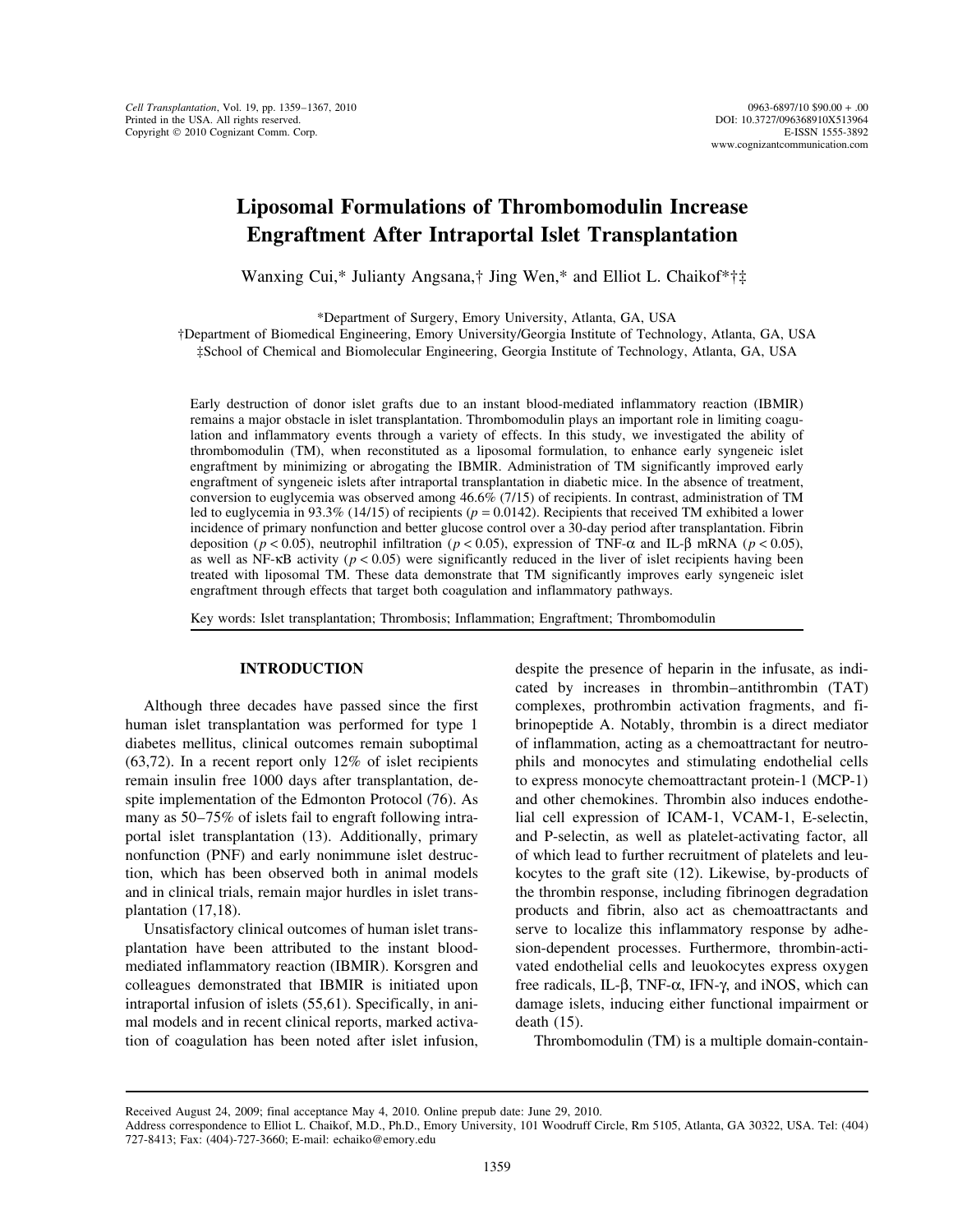ing proteoglycan that is expressed endothelial cells (60). lets were purified by a Ficoll discontinuous gradient The endothelial growth factor-like repeats of thrombo- (1.108, 1.096, and 1.037; Mediatech Inc, Herndon, VA). modulin provide cofactor function for effective activa-<br>Isolated islets were cultured for 48 h in RPMI-1640 suption of protein C by thrombin (69). Activated protein C plemented by  $10\%$  FCS, L-glutamine (2 mM), and peni-(APC) has been reported to play an important role in the cillin (100 U/ml), streptomycin (100 µg/ml), and amdownregulation of coagulation and inflammatory reac- photericin B (0.25 µg/ml) (Mediatech Inc., Herndon, tions (20–22,24,25,28,32,44,52,57,59,66,68). Specially, VA). Viability was evaluated using a Live/Dead Cell APC preserved functional islet mass after intraportal Viability/Cytotoxicity Kit (Molecular Probes, Inc., Eutransplantation (13). Furthermore, the soluble lectin-like gene, OR) and only isolations with >90% viability were domain of TM also plays a direct role in modulating used for transplantation. inflammation (14,34,45,65,74). However, the potential application of exogenously administered TM in islet *Islet Transplantation*

tation. TM improved islet engraftment in vivo, which<br>was associated with a marked reduction in intraportal<br>fibrin formation, neutrophil infiltration, and cytokine<br>production.<br>production.<br>weeks by using an ACCU-CHECK glucos

chemically diabetic by intraperitoneal (IP) injection of<br>
200 mg/kg streptozotocin in citrate-buffered saline and<br>
screened as previously described for the development of<br>
Livers were harvested 6 h after intraportal islet screened as previously described for the development of Livers were harvested 6 h after intraportal islet trans-<br>diabetes. Mice whose nonfasting blood glucose was over<br>plantation from both TM-treated and nontreated groups, 250 mg/dl on two consecutive measurements were considered diabetic (16). sections of 5 µm at 100-µm intervals were obtained.

from a lipid solution of 12 mM 1-palmitoyl-2-oleoyl-sn- and rehydration using standard immunohistochemical glycero-3-phosphocholine (POPC) (Avanti Polar Lipids, procedures. A commercially available kit (91-C, Sigma-Inc., Alabaster, AL) in PBS (80 mM Na<sub>2</sub>HPO<sub>4</sub>, 20 mM Aldrich) was used to stain for neutrophils using the NaH<sub>2</sub>PO<sub>4</sub>, 100 mM NaCl, pH 7.4) by four successive naphthol AS-D chloroacetate esterase procedure. Biotin- $NaH<sub>2</sub>PO<sub>4</sub>$ , 100 mM NaCl, pH 7.4) by four successive applied AS-D chloroacetate esterase procedure. Biotin-<br>freeze/thaw/vortex cycles using liquid N<sub>2</sub> and a 45<sup>o</sup>C ylated goat anti-mouse fibrinogen antibody (Accu freeze/thaw/vortex cycles using liquid  $N_2$  and a 45°C ylated goat anti-mouse fibrinogen antibody (Accurate water bath. A total of 20 ug of rabbit thrombomodulin Chemical & Scientific Corporation) was used to stain water bath. A total of 20  $\mu$ g of rabbit thrombomodulin (TM) was added to 100  $\mu$ l of the lipid solution and for fibrin staining after quenching endogenous peroxi-<br>mixed gently for 1 h at room temperature before it was dase activity using Dual Endogeneous Enzyme Block mixed gently for 1 h at room temperature before it was dase activity using Dual Endogeneous Enzyme Block extruded 21 times, each through two back-to-back 600- (Dako), blocking endogenous avidin and biotin with the extruded 21 times, each through two back-to-back 600nm and then 100-nm polycarbonate filters (42). Biotin Blocking System (Dako), and limiting nonspe-

through the common bile duct. Following digestion, is- scheme (0: no fibrin; 1: mild; 2: moderate; and 3: severe

transplantation has not been investigated. Focusing on<br>the unique biological properties of thrombomodulin, we<br>hypothesized that administration of TM would enhance<br>islet engraftment.<br>B6 islets were infused in a total volum Isiet engratment.<br>
In this study, we examined the capacity of exoge-<br>
nously administered TM to increase islet engraftment in<br>
a murine syngeneic model of intraportal islet transplan-<br>
a murine syngeneic model of intraport

**MATERIALS AND METHODS** glycemia was defined as nonfasting blood glucose less Animals<br>than 200 mg/dl on 2 consecutive days. B6 diabetic mice<br>were randomly assigned into one of two groups (n = 15<br>Animals Male C57BL/6J (B6) mice (8 weeks old, Jackson<br>Laboratory Bar Harbor, ME) were used as islet recipi-<br>ents and donors. All animal studies followed local<br>guidelines at Emory University. The B6 mice were made<br>guidelines at Em

diabetes. Mice whose nonfasting blood glucose was over<br>250 ms/dl on two consecutive measurements were con-<br>250 ms/dl on two consecutive measurements were con-<br>250 ms/dl on two consecutive measurements were con-Five consecutive sections were collected from each step *Preparation of TM Vesicles* section for histological examination. Neutrophil (PMN) Large unilamellar vesicles (LUV) were prepared and fibrin staining was performed after deparaffinization cific binding using 10% normal goat serum (Vector). At *Islet Isolation* least 50 islets from each liver sample were examined B6 mouse pancreata were removed after distension for fibrin and neutrophil accumulation. Fibrin deposition with collagenase P (1 mg/ml, Roche, Indianapolis, IN) around each islet was scored using a semiquantitative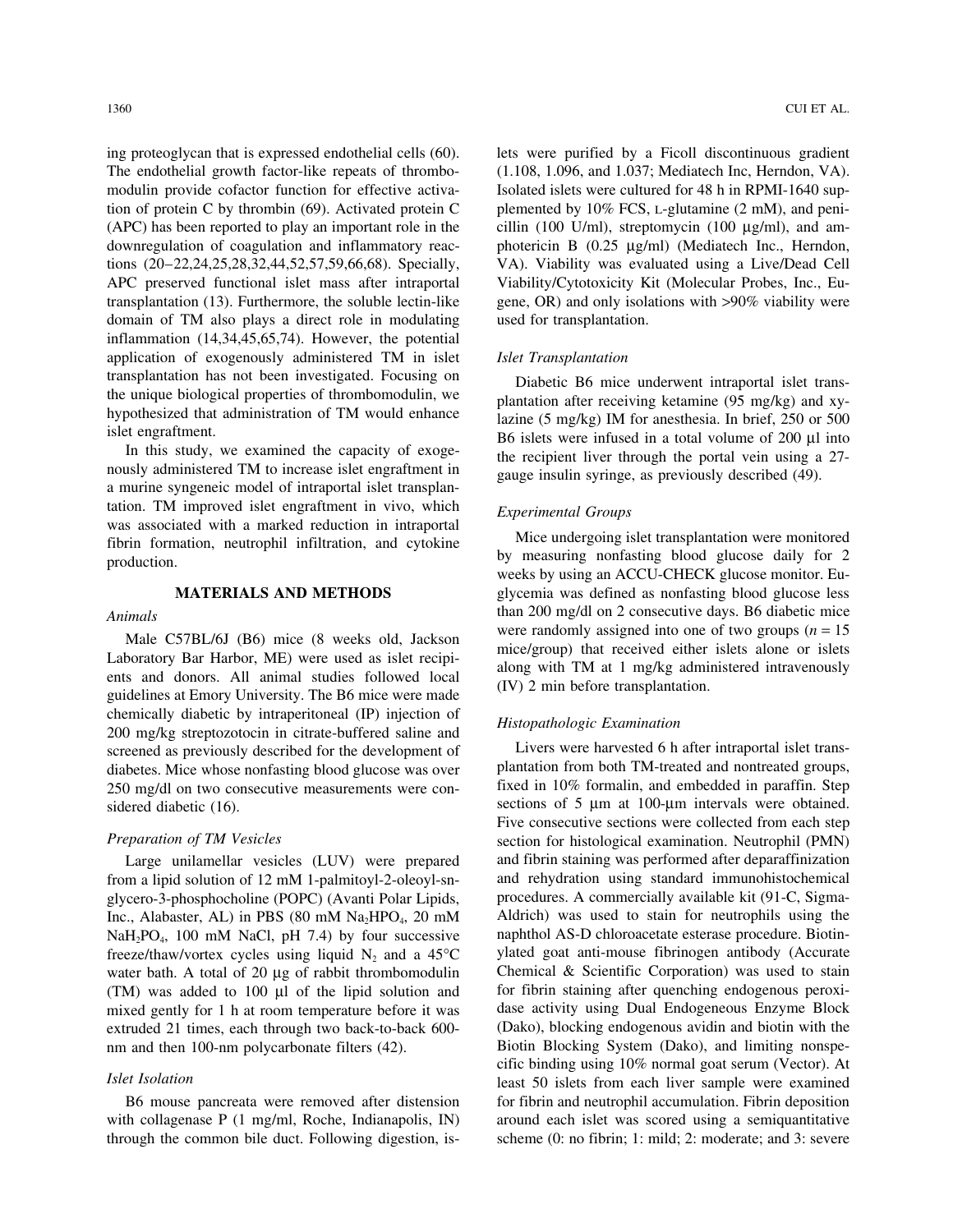ized by counting PMNs around individual islets. Pad, Inc.).

## *Real-Time RT-PCR* **RESULTS**

Liver samples (*n* = 4–6 livers per group) were har- *Liposomal Formulations of TM Improve* vested 24 h after islet transplantation and subjected to *Engraftment of Syngeneic Islet Grafts After* total RNA extraction to determine levels of TNF-α and *Intraportal Transplantation* IL-1β mRNA. Three to four tissue segments ( $\sim$ 3 mm<sup>3</sup> To investigate the effect of liposomal TM on islet cube/segment) were obtained from visibly ischemic re-<br>early engraftment a subontimal mass of syngeneic islets

were prepared using a nuclear extraction kit, as described by the manufacturer (Active Motif). Protein con- Livers were harvested and examined for both fibrin ognized by a primary antibody specific to the activated 0.0001) (Fig. 3B). form of p65 of NF-κB. An HRP-conjugated secondary antibody provides a colorimetric readout, which was *TM Decreases Hepatic mRNA Expression of TNF-*α quantified spectrophotometry (Multiskan Spectrum with *and IL-1*β Skanlt software, Thermo Electron Corporation). Results Administration of TM significantly decreased the ex-

between groups was performed by a Student's *t*-test. sion. In contrast, infusion of TM significantly reduced Statistical significance was established at  $p < 0.05$ . the expression of TNF- $\alpha$  and IL-1 $\beta$  mRNA to levels ob-Analysis of eugylcemic conversion over time was per- served in normal livers that had not received islet grafts. formed by Kaplan-Meier method with a Logrank test to Statistical analysis confirmed that the reduction in the

fibrin deposition). Neutrophil infiltration was character- assess statistical significance (Prism Software, Graph-

cube/segment) were obtained from visibly ischemic re-<br>gions of each liver and processed using Trizol reagent (250 islets/mouse) was transplanted intraportally. In the gions of each liver and processed using Trizol reagent (250 islets/mouse) was transplanted intraportally. In the (Invitrogen). RNA was digested using RNase-free control group, nonfasting blood glucose levels decreased (Invitrogen). RNA was digested using RNase-free control group, nonfasting blood glucose levels decreased<br>DNase (Qiagen) and extracted using an RNeasy Mini kit ransiently within 3 days after transplantation but soon transiently within 3 days after transplantation, but soon (Qiagen). cDNA was synthesized from 1 µg of total rebounded to hyperglycemic levels (>250 mg/dl) 4 days RNA using a High Capacity cDNA Reverse Transcrip-<br>tion kit (Applied Biosystems). TNF- $\alpha$  and IL-1 $\beta$  expres-<br>euglycemia was achieved on average 5 days after transtion kit (Applied Biosystems). TNF-α and IL-1β expres-<br>sions were investigated using appropriate primers and a plantation, which was maintained throughout a 30-day sions were investigated using appropriate primers and plantation, which was maintained throughout a 30-day<br>probes (Taqman Universal PCR MasterMix, Taqman conservation (Fig. 1A). Euglycemic conversion was probes (Taqman Universal PCR MasterMix, Taqman observation (Fig. 1A). Euglycemic conversion was<br>Gene Expression Assays, Applied Biosystems) with 50 achieved in 46.6% (7/15) of recipients that had received Gene Expression Assays, Applied Biosystems) with 50 achieved in 46.6% (7/15) of recipients that had received ng of reverse transcribed total RNA in a total volume of 250 islets in the absence of TM, while treatment with 250 islets in the absence of TM, while treatment with 20 µl. PCR was run in a 7900HT Sequence Detection TM increased the proportion of mice that attained eugly-<br>System (Applied Biosystems). The relative amount of cemia to 93.3% (14/15:  $n = 0.0142$ ) (Fig. 1B). No in-System (Applied Biosystems). The relative amount of cemia to 93.3% (14/15;  $p = 0.0142$ ) (Fig. 1B). No in-<br>TNF- $\alpha$  and IL-1 $\beta$  mRNA was normalized to the expres-<br>stances of late graft failure were observed in the TM TNF-α and IL-1β mRNA was normalized to the expres- stances of late graft failure were observed in the TM treatment group (Fig. 1B). As demonstrated in Figure in normal livers that did not receive islets or TM. The 1C, primary nonfunction was observed among eight relative fold increase was calculated using the compara-<br>tive three in the control group, but in only one recipient in<br>the TM group  $(p = 0.0142)$ . Nonetheless among those the TM group ( $p = 0.0142$ ). Nonetheless, among those mice that became euglycemia, the time to conversion *Preparation of Nuclear Extract and Determination* was similar in both groups. *of NF-*κ*B Activation*

# Nuclear extracts from recipient liver tissue (100 mg) *TM Reduces Fibrin Deposition and Neutrophil*<br> *TM Reduces Fibrin Deposition and Neutrophil*<br> *TM Reduces Fibrin Deposition and Neutrophil*<br> *TM Reduces Fibrin Depositi*

centrations in nuclear extracts were determined using the and neutrophil infiltration in the vicinity of intraportal Bradford assay (Bio-Rad). The TransAM NF- $\kappa$ B p65 islets 6 h after transplantation. Using a semiquantitative transcription factor assay kit (Active Motif) was used to scoring scheme (Fig. 2A), we observed that treatment scoring scheme (Fig. 2A), we observed that treatment monitor NF-κB activation in liver tissues. The kit con-<br>with TM reduced peri-islet fibrin deposition from an avsists of a 96-well plate in which oligonucleotides con-<br>erage score of  $2.4 \pm 0.2$  to  $1.1 \pm 0.2$  ( $p < 0.0001$ ) (Fig. taining the NF-κB consensus site (5′-GGGACTTTCC- 2B). Likewise, neutrophil infiltration was reduced from 3<sup>'</sup>) have been bound. The active form of NF- $\kappa$ B in the 55.8  $\pm$  8.5 PMNs/islet to 20.6  $\pm$  3.1 PMNs/islet among nuclear extract binds to this oligonucleotide and is rec-<br>animals receiving an infusion of liposomal TM ( $p <$ 

were expressed as fold increase over the sham operation pression of proinflammatory cytokines, TNF-α and ILcontrol group. 1β, as revealed by an analysis of mRNA in recipient livers 24 h after transplantation (Fig. 4). Transplantation *Statistical Analysis* of islets, without TM administration, resulted in a three-All data are expressed as mean  $\pm$  SD. Comparison to fourfold increase in TNF- $\alpha$  and IL-1β mRNA expres-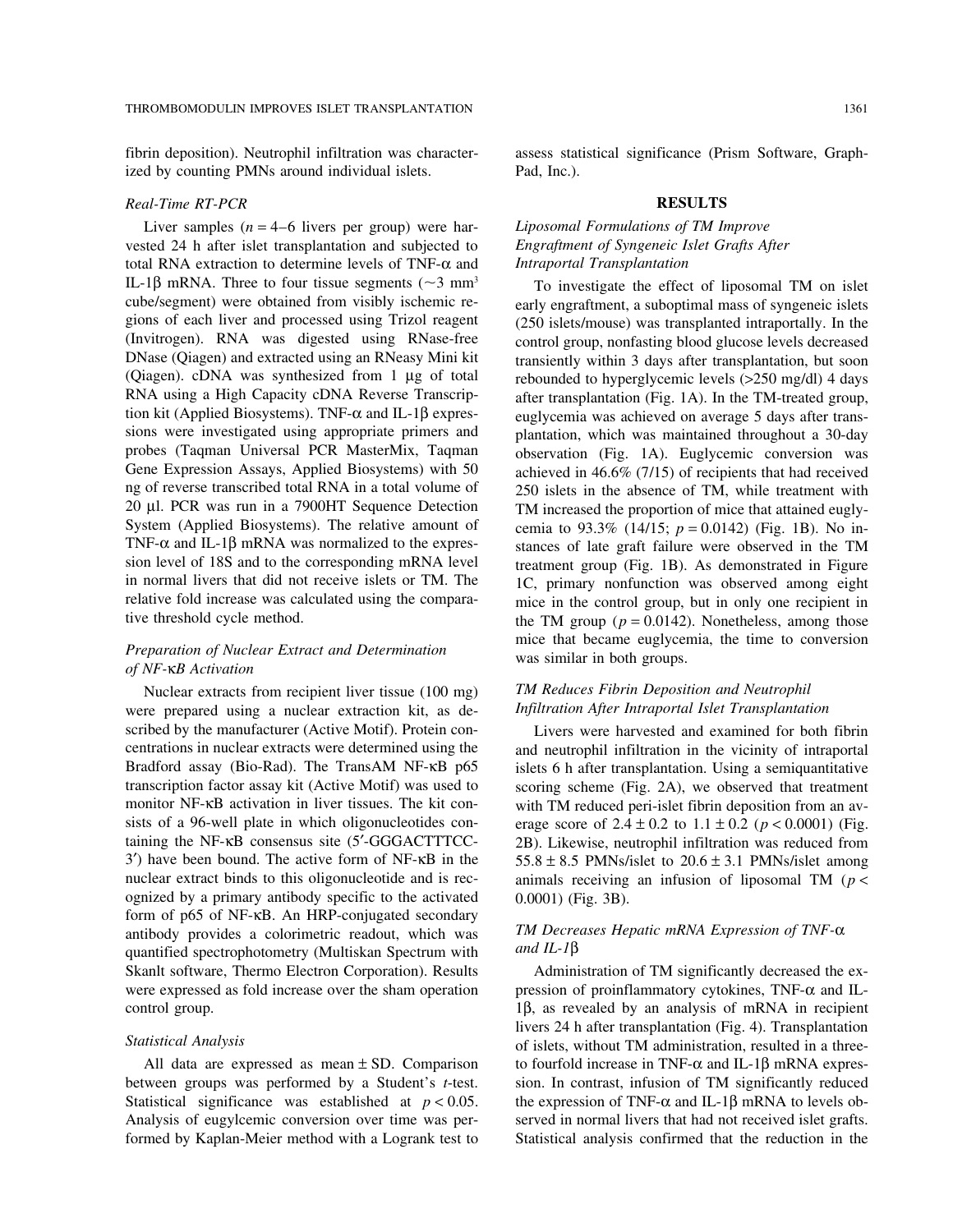

**Figure 1.** TM improved the engraftment of syngeneic islet grafts after intraportal transplantation. (A) Pancreatic islets from B6 mice were transplanted into male B6 mice that were rendered diabetic by streptozotocin (200 mg/kg, IP). Diabetic animals received either 250 islets alone (*n* = 15) or 250 islets along with TM/lipid vesicles (*n* = 15) by intraportal injection. In the group receiving TM/lipid vesicles, TM at a dose of 1 mg/kg was administered IV via the jugular vein 2 min prior to islet infusion. Nonfasting blood glucose levels (mean ± SE) are plotted as a function of time after transplantation for all mice enrolled within each group (\**p* < 0.05 by Student's *t*-test for 250 islets vs. 250 islets + TM). (B) Serial blood glucose levels were measured and conversion to euglycemia was defined as glucose levels <200 mg/dl for >2 consecutive days (\**p* < 0.05 by chi-square analysis). (C) Outcome of syngeneic islet graft ( $p < 0.05$  by chi-square analysis).

TNF-α mRNA expression was statistically significant **DISCUSSION**  $(p < 0.05)$ .

increased by nearly threefold compared to the activity tion markedly leads to activation of coagulation. The measured in the liver of sham operated controls. In con- main points of interaction linking coagulation and intrast, infusion of TM significantly reduced NF-κB activ- flammation are the tissue factor pathway, thrombin, the ity (*p* < 0.05) (Fig. 5). protein C system, and the fibrinolytic system. Activated

TM Reduces Hepatic NF-κ*B* Activity **and Self and inflammation pathways.** Coagulation not **TM Reduces Hepatic NF-κB** Activity The activity of NF-KB in liver of islet recipients was only affects inflammation activity, but also inflamma-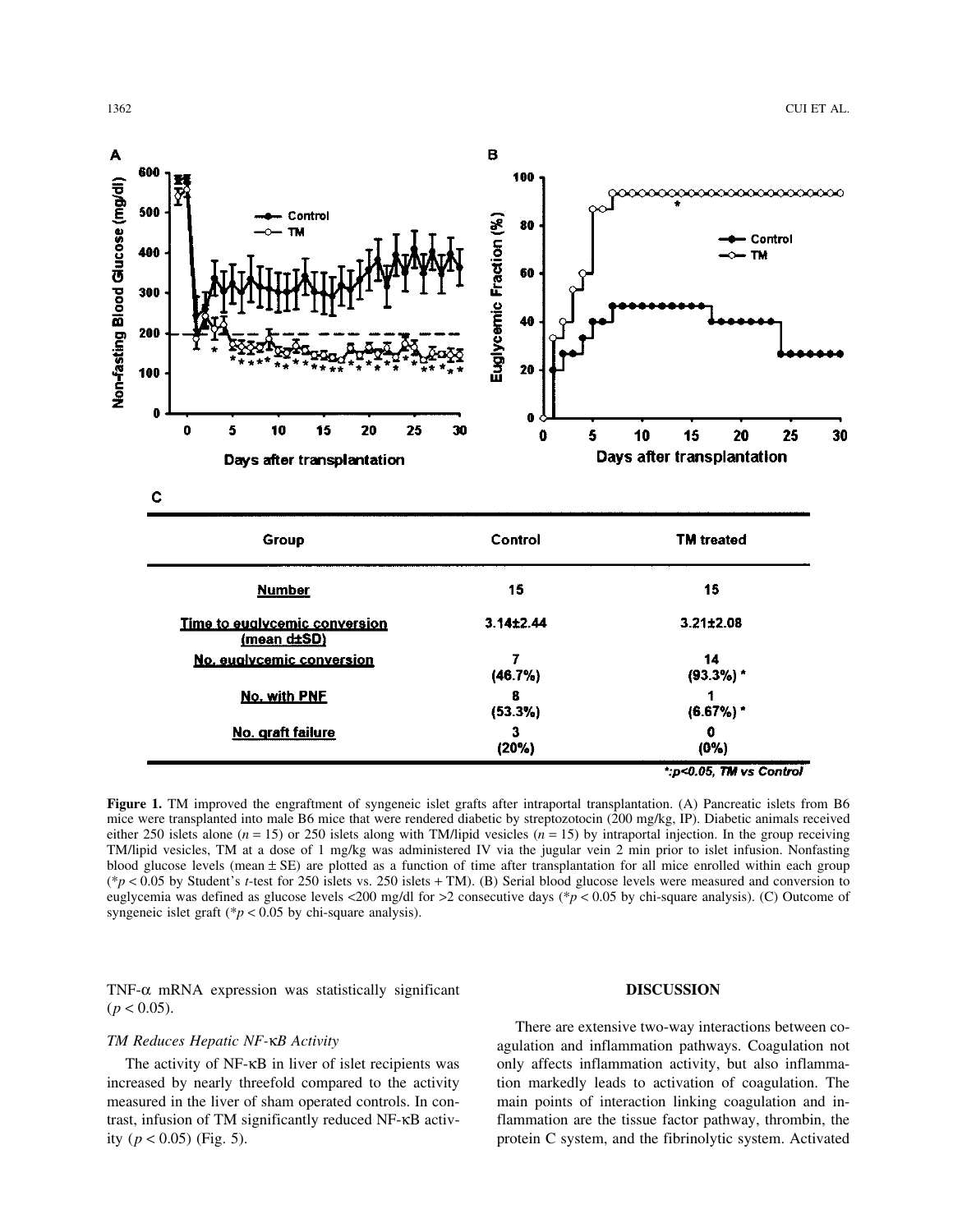### THROMBOMODULIN IMPROVES ISLET TRANSPLANTATION 1363



**Figure 2.** Fibrin deposition after intraportal transplantation of syngeneic mouse islets. Images of islets infused intraportally in the absence (A) or presence (B) of TM/lipid vesicles (original magnification 20×). (C) Distribution of fibrin scores 6 h after intraportal transplantation of syngeneic mouse islets (500 islets/mouse) with or without TM (*n* = 5). Fibrin scores for each group expressed as mean  $\pm$  SD,  $*$ *p* < 0.05 (*n* = 5).

coagulation proteases and physiological anticoagulants tion of coagulation has been noted after islet infusion, or components of the plasminogen–plasmin system can despite the presence of heparin in the infusate, which modulate inflammation by activation of specific cell sur- leads to significant levels of early islet destruction, as face receptors and, in return, proinflammatory cytokines well as overt and subclinical episodes of portal vein and chemokines can influence prothrombotic responses thrombosis (33,64). Prothrombotic triggers include the (12,19–23,26,27,29,53,58,73). expression of tissue factor either by transplanted islets The intensive "cross-talk" between coagulation and or by locally injured endothelial cells (55,61). As a coninflammation contributes to the pathogenesis of early is- sequence of thrombin generation, activated platelets let graft loss following intraportal transplantation and bind to the islet surface and further amplify the coagulahas been referred to as the IBMIR (5). Marked activa-<br>tion cascade. Furthermore, nonspecific activation and



**Figure 3.** Neutrophil infiltration of syngeneic islets after intraportal transplantation. Images of islets infused intraportally in the absence (A) or presence (B) of TM/lipid vesicles (original magnification 20×). The accumulation of neutrophils was identified by naphthol AS-D chloroacetate esterase staining. (C) Neutrophils/islet for each group are expressed as mean ± SD, \**p* < 0.05 (*n* = 5).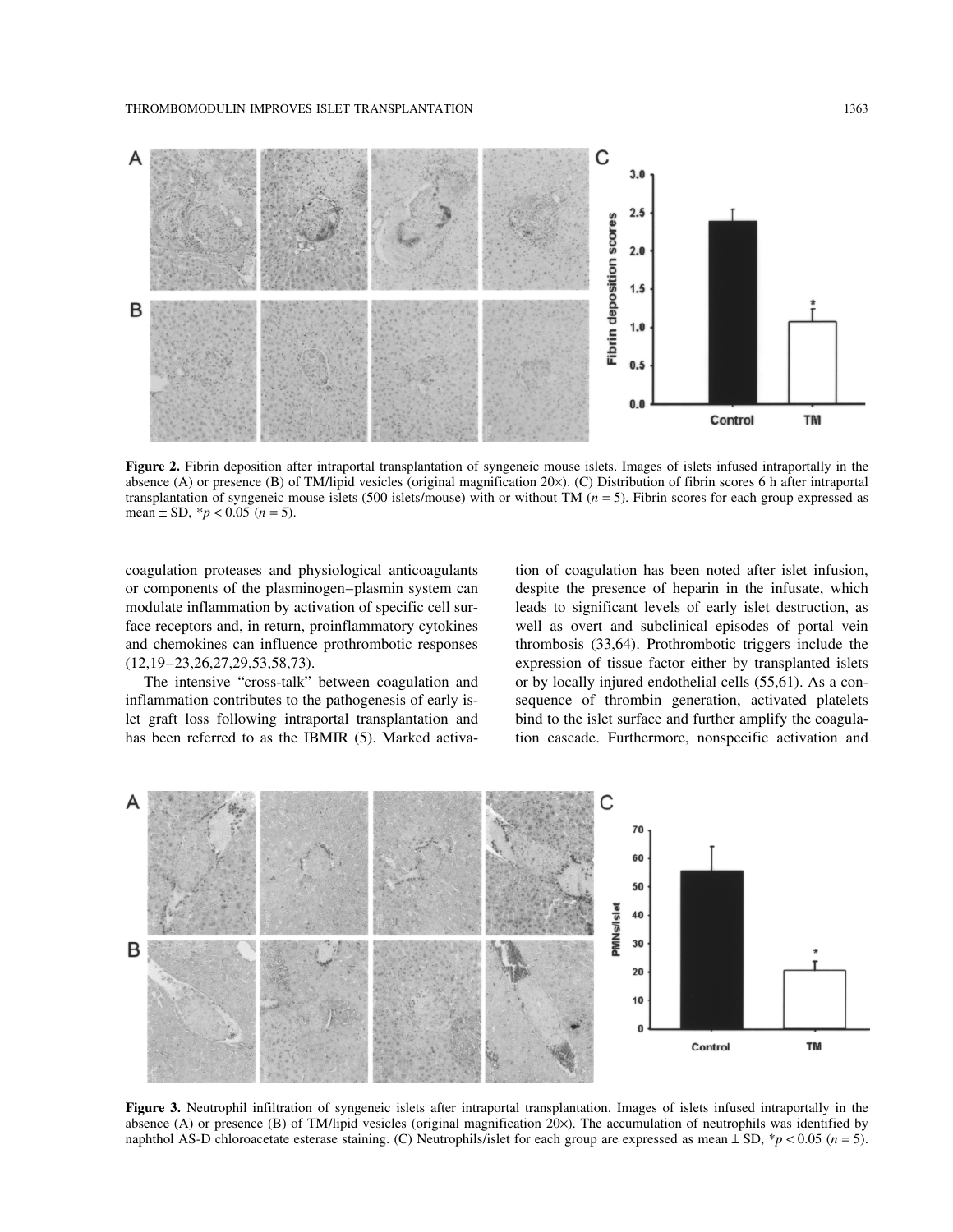

mouse islets were transplanted with or without TM/vesicles. impact of intravenously administered heparin is limited Livers were harvested 24 h after transplantation. The mRNA both by its systemic anticoagulant activity that increases expression of TNF- $\alpha$  and IL- $\beta$  was quantified by real-time the risk of bleeding complications and s expression of TNF-α and IL-β was quantified by real-time<br>RT-PCR. Data are presented as mean ± SD, \*p < 0.05 (n =<br>4-5).<br>As an alternative strategy, Contreras et al. (13) have<br>reported that exogenous APC, at a 10-fold high



activity. Results are expressed as mean  $\pm$  SD, \**p* < 0.05 TM mechanisms by which TM may exert anti-inflammatory

α, IL-1β, INF-γ, and nitric oxide (NO), have been demonstrated in vitro and in vivo after islet transplantation. These effects contribute to the complex network of events that ultimately lead to early graft loss (3,4,8,10,30,31, 47,50,54,77).

To obviate the effects of IBMIR, most centers performing allogeneic islet transplantation currently use systemic heparin at the time of transplantation. Korsgren and colleagues (6) have observed that heparin prevented islet-induced coagulation in an ex vivo model, but at an eightfold higher concentration than that used clinically (4 U/ml blood). Furthermore, despite heparin administration at 4 U/ml blood, extensive platelet and fibrin formation, as well infiltration of CD11b<sup>+</sup> cells continued to be observed on blood-exposed islets. Finally, even if one were to accept the risk of bleeding complications to be anticipated at a dosing level of 300 U heparin/kg, sys-**Figure 4.** Thrombomodulin suppressed local inflammatory returnic heparin has a half-life of 1 h and is therefore acsponses after intraportal islet transplantation. Five hundred B6 tive for only a few hours. Thus, the pote

than that recommended for clinical use, reduces the loss dysfunction of intrahepatic endothelial cells, characterised<br>ized by upregulation of intracellular adhesion molecule<br>(ICAM)-1 and P-selectin, along with production of pro-<br>inflammatory cytokines and other factors, such as phagocyte (MØ) activation and production of proinflammatory cytokines, such as TNF- $\alpha$  and IL-1 $\beta$ , which are known to be cytotoxic to islets (9,38,39,43), and limits neutrophil binding to selectins (9,38–40,43). APC also suppresses MØ-dependent proliferative responses of T cells, inhibits mixed lymphocyte responses of human and rat mononuclear cells, and prolongs xenograft survival in a guinea pig to rat cardiac transplant model (9). Significantly, primate studies have shown that activation of the protein C anticoagulant pathway carries little risk of bleeding (41). When activated protein C was infused at doses sufficient to prevent venous or arterial thrombosis, excessive bleeding from surgical wounds did not occur. Nonetheless, the half-life of APC is approximately 10–20 min, which would necessitate repetitive dosing for a sustained effect (7).

Beyond the APC, TM has several distinct functions. TM intervenes in thrombosis by changing the function of thrombin from a procoagulant to an anticoagulant, **Figure 5.** Effect of TM on NF-KB activation in nuclear ex-<br>tracts of recipients' liver tissue. Five hundred B6 mouse islets<br>were transplanted with or without TM/vesicles. Livers were<br>harvested 24 h after transplantation versus control (*n* = 4–6). effects. First, thrombin-activatable fibrinolysis inhibitor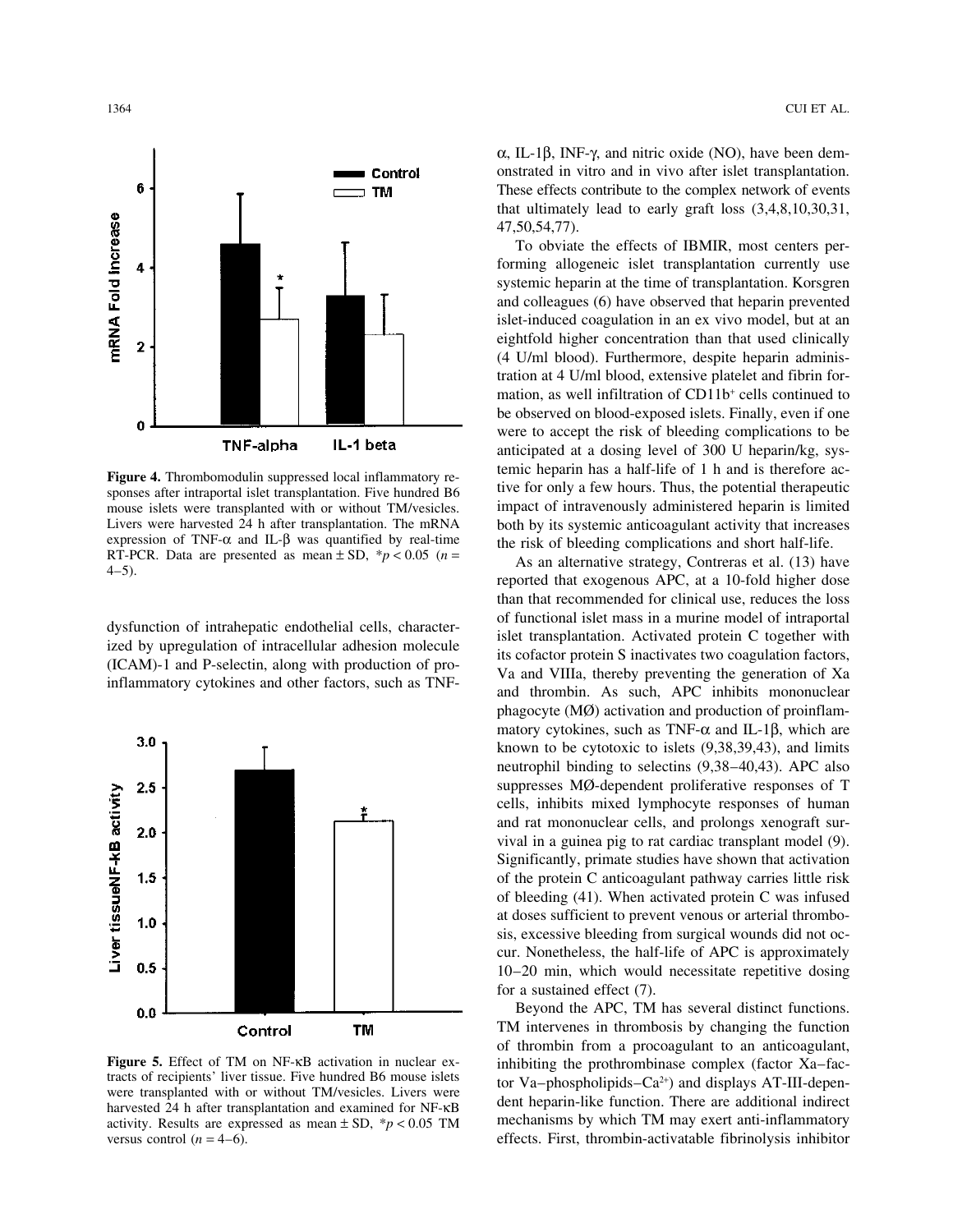domain of TM might also have a direct role in modulat-<br>in the sense, B.; Groth, C. G.; Brendel, M. D.; in the inflammation by inhibiting leukocyte transmigration Brandhorst, D.; Brandhorst, H.; Bretzel, R. G.; Elgue, G.;

of solubilized thrombomodulin are capable of activating 7. Berg, D. T.; Gerlitz, B.; Shang, J.; Smith, T.; Santa, P.; protein C in vivo. For example, Kumada et al. (51) ob-<br>
Richardson, M. A.; Kurz, K. D.; Grinnell, B. W.; Mace,<br>
K.; Jones, B. E. Engineering the proteolytic specificity of served that TM prolonged the survival of mice in a<br>model of thrombin-induced thromboembolism. Other<br>studies have demonstrated that administration of TM re-<br>studies have demonstrated that administration of TM re-<br>8. Berman, duces endotoxin-induced lung injury (70,71) and throm- Tam, S. H.; Khandekar, V. S.; Picha, K. M.; Soderman, bosis from disseminated intravascular coagulation (DIC) <br>
A. R.; Jordan, R. E.; Bugelski, P. J.; Horninger, D.; Lark,<br>
M.; Davis, J. E.; Alejandro, R.; Berggren, P. O.; Zimmerin rats and monkeys (1,35,56), limits thrombosis in an<br>arteriovenous shunt model in rats (2), attenuates throm-<br>botic glomerulonephritis in rats (46), and decreases<br>botic glomerulonephritis in rats (46), and decreases trauma-induced spinal cord injury (67). Early phase clin-<br>
ical studies have recently noted that soluble thrombomo-<br>
9. Blakely, M. L.; Van der Werf, W. J.; Berndt, M. C.;

Prior studies have confirmed that IBMIR is a barrier 10. Bottino, R.; Fernandez, L. A.; Ricordi, C.; Lehmann, R.; engraftment in murine models of intraportal islet Tsan, M. F.; Oliver, R.; Inverardi, L. Transplantation of to engraftment in murine models of intraportal islet<br>transplantation (13,36,37,78). In this study, we con-<br>firmed the effect of TM on early engraftment and long-<br>term survival of islet grafts in a murine syngeneic model<br>te of intraportal islet transplantation. This report demon- tivation of C3a and C5a octapeptides by carboxypeptidase strates that TM enhances both engraftment and prolongs<br>
long-term islet graft survival through effects that simul-<br>
taneously target both coagulation and inflammation.<br>
12. Cicala, C.; Cirino, G. Linkage between inflammati

*ACKNOWLEDGMENT: Supported by grants from the NIH* stalk. Life Sci. 62(20):1817–1824; 1998. *and JDRF*. 13. Contreras, J. L.; Eckstein, C.; Smyth, C. A.; Bilbao, G.;

- moto, S. Effects of recombinant human soluble thrombo-<br>modulin (rhs-TM) on a rat model of disseminated intra-<br>14. Conway, E. M.: Van de Wouwer, M.: Po
- 
- thrombosis in rats. Am. J. Hematol. 47(3):162–166; 1994. pathways. J. Exp. Med. 196(5):565–577; 2002.<br>3. Arita, S.; Une, S.; Ohtsuka, S.; Atiya, A.; Kasraie, A.; 15. Coughlin, S. R. Thrombin signalling and pro Shevlin, L.; Mullen, Y. Prevention of primary islet iso-<br>graft nonfunction in mice with pravastatin. Transplanta-<br>16. Cui. W.: Barr. G.: Faucher. K. M.: Sun. 2 graft nonfunction in mice with pravastatin. Transplanta-<br>
16. Cui, W.; Barr, G.; Faucher, K. M.; Sun, X. L.; Safley,<br>
5. A.: Weber, C. J.: Chaikof. E. L. A membane-mimetic
- mediated dysfunction and apoptosis in pancreatic islet 1206–1208; 2004.<br>transplantation: Implications for intrahepatic grafts. J. 17. Davalli, A. M.: O transplantation: Implications for intrahepatic grafts. J. 17. Davalli, A. M.; Ogawa, Y.; Ricordi, C.; Scharp, D. W.; Leukoc. Biol. 77(5):587–597; 2005. <br>Bonner-Weir, S.: Weir, G. C. A selective decrease in the
- (TAFI), which inhibits C5a and C3a, requires the pres-<br>ence of TM–thrombin complex (11). Furthermore, the<br>proinflammatory properties of thrombin are reversed<br>when it is associated with TM. The C-type lectin-like<br>when it is
- ing inflammation by inhibiting leukocyte transmigration<br>and suppressing endothelial cell activation. Finally, TM<br>suppresses expression of ICAM-1 (75).<br>Several studies have documented that various forms transplantation? Dia
	-
	-
- ical studies have recently noted that soluble thrombomo-<br>dulin may promote the resolution of DIC (62) and re-<br>duce the incidence of deep venous thrombosis after hip<br>replacement (48). The state of the solution of DIC (62) a
	-
	-
	-
- Vilatoba, M.; Ringland, S. E.; Young, C.; Thompson, J. **REFERENCES**<br>A.; Fernandez, J. A.; Griffin, J. H.; Eckhoff, D. E. Acti-<br>ated protein C preserves functional islet mass after intra-<br>portal transplantation: A novel link between endothelial 1. Aoki, Y.; Ohishi, R.; Takei, R.; Matsuzaki, O.; Mohri, M.; portal transplantation: A novel link between endothelial cell activation, thrombosis, inflammation, and islet cell
- modulin (rhs-TM) on a rat model of disseminated intra-<br>vascular coagulation with decreased levels of plasma K.: Van Aken, H.: De Vriese, A.: Weitz, J. L.: Weiler, H. vascular coagulation with decreased levels of plasma K.; Van Aken, H.; De Vriese, A.; Weitz, J. I.; Weiler, H.; antithrombin III. Thromb. Haemost. 71(4):452–455; 1994. Hellings, P. W.: Schaeffer, P.: Herbert, J. M.: Collen Hellings, P. W.; Schaeffer, P.; Herbert, J. M.; Collen, D.; 2. Aoki, Y.; Takei, R.; Mohri, M.; Gonda, Y.; Gomi, K.; Theilmeier, G. The lectin-like domain of thrombomodulin Sugihara, T.; Kiyota, T.; Yamamoto, S.; Ishida, T.; Maru-<br>confers protection from neutrophil-mediated tissue d Sugihara, T.; Kiyota, T.; Yamamoto, S.; Ishida, T.; Maru-<br>
yama, I. Antithrombotic effects of recombinant human<br>
age by suppressing adhesion molecule expression via nuyama, I. Antithrombotic effects of recombinant human age by suppressing adhesion molecule expression via nu-<br>soluble thrombomodulin (rhs-TM) on arteriovenous shunt clear factor kappaB and mitogen-activated protein kinase clear factor kappaB and mitogen-activated protein kinase
	- 15. Coughlin, S. R. Thrombin signalling and protease-acti-
- S. A.; Weber, C. J.; Chaikof, E. L. A membane-mimetic 4. Barshes, N. R.; Wyllie, S.; Goss, J. A. Inflammation- barrier for islet encapsulation. Transplant. Proc. 36(4):
	- Bonner-Weir, S.; Weir, G. C. A selective decrease in the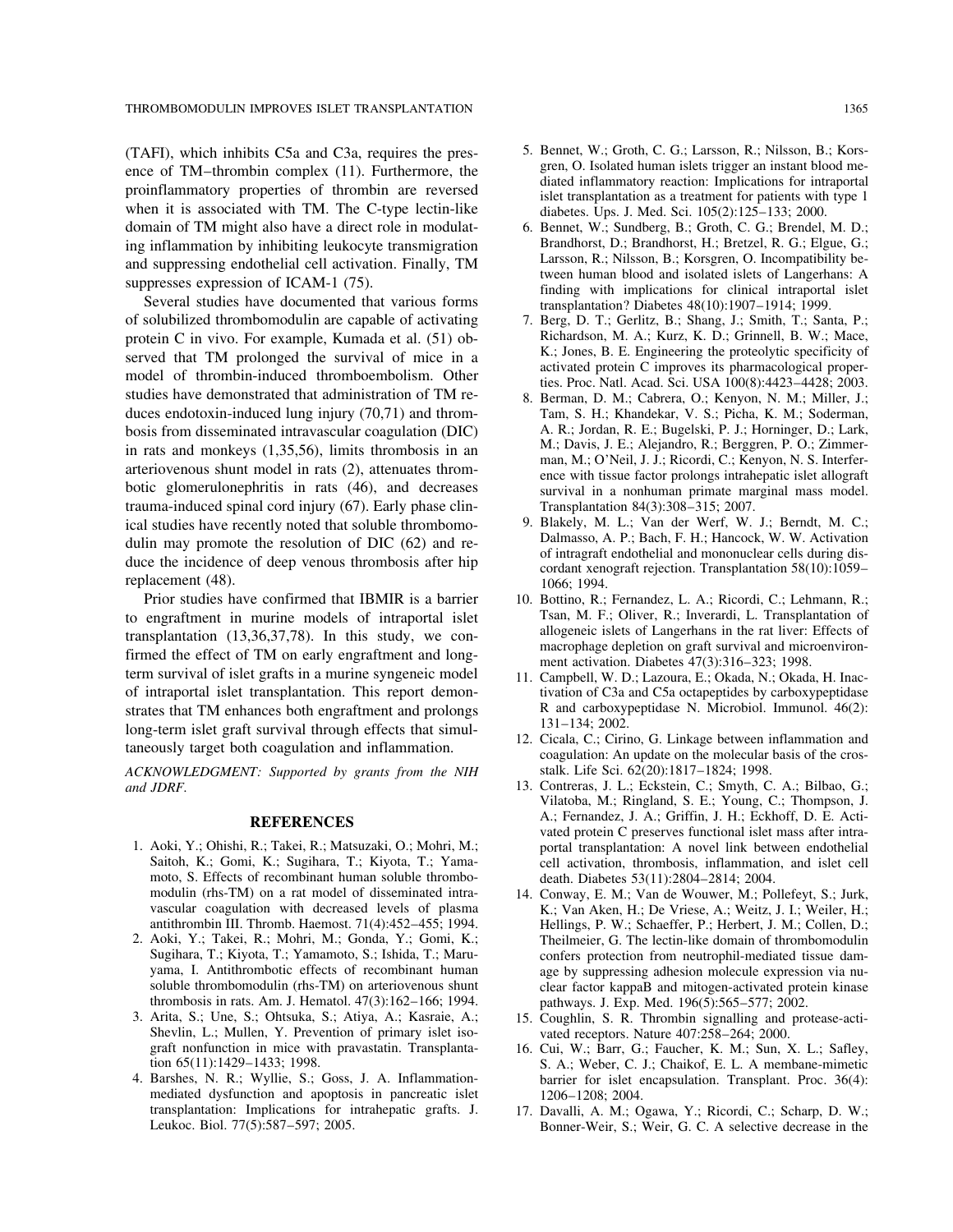beta cell mass of human islets transplanted into diabetic portal pig islet xenotransplantation into athymic mice as nude mice. Transplantation 59(6):817–820; 1995. an in vivo model for the study of the instant blood-medi-

- Bonner-Weir, S.; Weir, G. C. Vulnerability of islets in the immediate posttransplantation period. Dynamic changes in 37. Goto, M.; Johansson, H.; Maeda, A.; Elgue, G.; Korsgren,
- link between blood coagulation and inflammation. Bio- Transplant. Proc. 36(4):1186–1187; 2004. chemistry (Mosc.) 67(1):65–74; 2002. 38. Grey, S. T.; Hancock, W. W. A physiologic anti-inflam-
- 
- 
- 22. Esmon, C. T. Inflammation and the activated protein C
- 23. Esmon, C. T. Inflammation and thrombosis: The impact phorbol ester. J. Immunol. 153(8):3664–3672; 1994.
- tion. Thromb. Haemost. 86(1):51–56; 2001. 226; 1994.
- 25. Esmon, C. T. The anticoagulant and anti-inflammatory 41. Gruber, A.; Griffin, J. H.; Harker, L. A.; Hanson, S. R.
- 26. Esmon, C. T. The impact of the inflammatory response on coagulation. Thromb. Res. 114(5–6):321–327; 2004. 42. Haller, C. A.; Cui, W.; Wen, J.; Robson, S. C.; Chaikof,
- 
- maintaining homeostasis and its relevance to critical ill-<br>816–823; 2006.
- 84(3):254–259; 1999. 1997.
- Transplant. Proc. 29(4):2064–2065; 1997. 929–933; 2006.
- 31. Fontaine, M. J.; Blanchard, J.; Rastellini, C.; Lazda, V.; 45. Huang, H. C.; Shi, G. Y.; Jiang, S. J.; Shi, C. S.; Wu, 352–361; 2002. J. Biol. Chem. 278(47):46750–46759; 2003.
- 32. Fourrier, F. Recombinant human activated protein C in the 46. Ikeguchi, H.; Maruyama, S.; Morita, Y.; Fujita, Y.; Kato,
- D. E. Fatal disseminated intravascular coagulation after Kidney Int. 61(2):490–501; 2002.
- E.; Lerut, T.; Van Raemdonck, D. E.; Conway, E. M. The marginal islet mass. Diabetes 43(6):778–783; 1994. lectin-like domain of thrombomodulin protects against 48. Kearon, C.; Comp, P.; Douketis, J.; Royds, R.; Yamada,
- 35. Gonda, Y.; Hirata, S.; Saitoh, K.; Aoki, Y.; Mohri, M.; venous thromboembolism after total hip replacement. J. Gomi, K.; Sugihara, T.; Kiyota, T.; Yamamoto, S.; Ishida, Thromb. Haemost. 3(5):962–968; 2005.<br>T. Antithrombotic effect of recombinant human soluble 49. Kemp, C. B.; Knight, M. J.; Scharp, D. 335; 1993. 447; 1973.
- 36. Goto, M.; Groth, C. G.; Nilsson, B.; Korsgren, O. Intra- 50. Kenmochi, T.; Miyamoto, M.; Mullen, Y. Protection of

18. Davalli, A. M.; Scaglia, L.; Zangen, D. H.; Hollister, J.; ated inflammatory reaction. Xenotransplantation 11(2): Bonner-Weir, S.; Weir, G. C. Vulnerability of islets in the 195-202; 2004.

- structure and function. Diabetes 45(9):1161–1167; 1996. O.; Nilsson, B. Low-molecular weight dextran sulfate ab-19. Dugina, T. N.; Kiseleva, E. V.; Chistov, I. V.; Umarova, rogates the instant blood-mediated inflammatory reaction B. A.; Strukova, S. M. Receptors of the PAR family as a induced by adult porcine islets both in vitro and in vivo.
- 20. Esmon, C. T. Coagulation and inflammation. J. Endotoxin matory pathway based on thrombomodulin expression and Res. 9(3):192–198; 2003. generation of activated protein C by human mononuclear 21. Esmon, C. T. Crosstalk between inflammation and throm- phagocytes. J. Immunol. 156(6):2256–2263; 1996.
	- bosis. Maturitas 47(4):305–314; 2004. 39. Grey, S. T.; Tsuchida, A.; Hau, H.; Orthner, C. L.; Salem, Esmon, C. T. Inflammation and the activated protein C H. H.; Hancock, W. W. Selective inhibitory effects of the anticoagulant pathway. Semin. Thromb. Hemost. 32(Suppl. anticoagulant activated protein C on the responses of hu-1):49–60; 2006. man mononuclear phagocytes to LPS, IFN-gamma, or
- of inflammation on the protein C anticoagulant pathway. 40. Grinnell, B. W.; Hermann, R. B.; Yan, S. B. Human pro-<br>Haematologica 80(2 Suppl.):49–56; 1995. 40. Grinnell, B. W.; Hermann, R. B.; Yan, S. B. Human pro-<br>tein C i tein C inhibits selectin-mediated cell adhesion: Role of 24. Esmon, C. T. Role of coagulation inhibitors in inflamma- unique fucosylated oligosaccharide. Glycobiology 4:221–
	- roles of the protein C anticoagulant pathway. J. Autoim- Inhibition of platelet-dependent thrombus formation by mun. 15(2):113–116; 2000. human activated protein C in a primate model. Blood Esmon, C. T. The impact of the inflammatory response on  $73(3)$ :639–642; 1989.
- 27. Esmon, C. T. The interactions between inflammation and E. L. Reconstitution of CD39 in liposomes amplifies nucoagulation. Br. J. Haematol. 131(4):417–430; 2005. cleoside triphsphate diphosphohydrolase activity and re-28. Esmon, C. T. The normal role of activated protein C in stores thromboregulatory properties. J. Vasc. Surg. 43(4):
- ness. Crit. Care 5(2): S7-12; 2001. 43. Hancock, W. W.; Bach, F. H. Immunobiology and thera-29. Esmon, C. T.; Fukudome, K.; Mather, T.; Bode, W.; peutic applications of protein C/protein S/thrombomo-Regan, L. M.; Stearns-Kurosawa, D. J.; Kurosawa, S. In- dulin in human and experimental allotransplantation and flammation, sepsis, and coagulation. Haematologica xenotransplantation. Trends Cardiovasc. Med. 7:174–183;
- 30. Fernandez, L.; Bottino, R.; Oliver, R.; Lehmann, R.; 44. Hitkari, J. A.; Rowe, T. P.; von Dadelszen, P. Activated Ricordi, C.; Fu Tsan, M.; Inverardi, L. Endothelial cell protein C and the ovarian hyperstimulation syndrome:<br>dysfunction after intraportal islet cell transplant in rats. Possible therapeutic implications. Med. Hypotheses Possible therapeutic implications. Med. Hypotheses 66(5):
	- Herold, K. C.; Pollak, R. Pancreatic islets activate portal C. M.; Yang, H. Y.; Wu, H. L. Thrombomodulin-medivein endothelial cells in vitro. Ann. Clin. Lab. Sci. 32(4): ated cell adhesion: Involvement of its lectin-like domain.
- treatment of severe sepsis: An evidence-based review. T.; Natori, Y.; Akatsu, H.; Campbell, W.; Okada, N.; Crit. Care Med. 32(11 Suppl.):S534-541; 2004. Okada, H.; Yuzawa, Y.; Matsuo, S. Effects of human sol-Okada, H.; Yuzawa, Y.; Matsuo, S. Effects of human sol-33. Froberg, M. K.; Leone, J. P.; Jessurun, J.; Sutherland, uble thrombomodulin on experimental glomerulonephritis.
- autologous islet transplantation. Hum. Pathol. 28:1295– 47. Kaufman, D. B.; Gores, P. F.; Field, M. J.; Farney, A. C.; 1298; 1997. Gruber, S. A.; Stephanian, E.; Sutherland, D. E. Effect of 34. Geudens, N.; Van de Wouwer, M.; Vanaudenaerde, B. M.; 15-deoxyspergualin on immediate function and long-term<br>Vos, R.; Van De Wauwer, C.; Verleden, G. M.; Verbeken, survival of transplanted islets in murine recipients o survival of transplanted islets in murine recipients of a
	- ischaemia-reperfusion lung injury. Eur. Respir. J. 32(4): K.; Gent, M. Dose-response study of recombinant human 862–870; 2008. soluble thrombomodulin (ART-123) in the prevention of
	- 49. Kemp, C. B.; Knight, M. J.; Scharp, D. W.; Lacy, P. E.; thrombomodulin on endotoxin-induced disseminated in- Ballinger, W. F. Transplantation of isolated pancreatic istravascular coagulation in rats. Thromb. Res. 71(4):325– lets into the portal vein of diabetic rats. Nature 244(5416):
		-